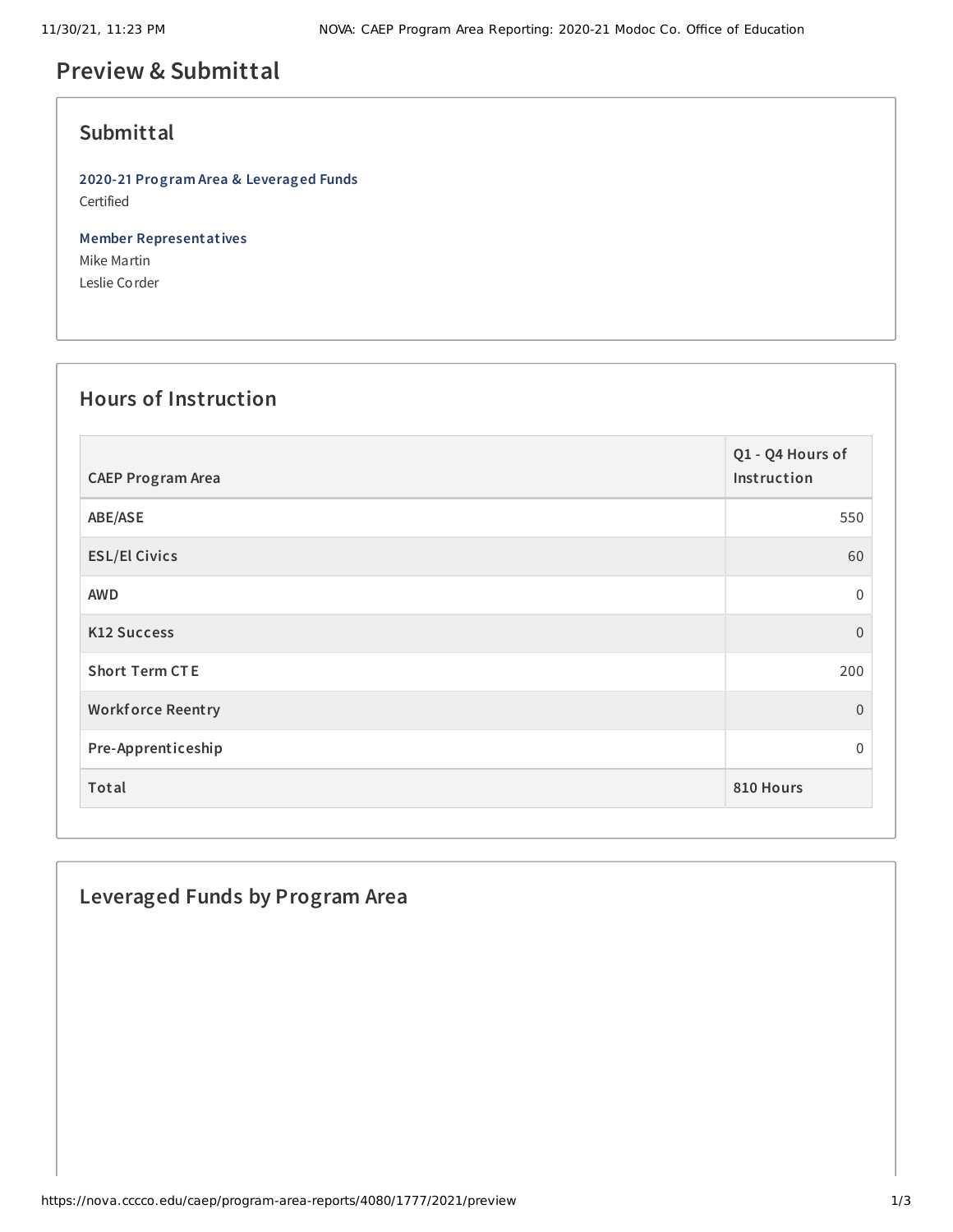| <b>Fund</b>                                  | ABE/ASE  | ESL/El<br>Civics | <b>AWD</b> | K12<br><b>Success</b> | Short<br>Term<br><b>CTE</b> | Workforce<br>Reentry | Pre-<br>Apprenticeship | Totals   |
|----------------------------------------------|----------|------------------|------------|-----------------------|-----------------------------|----------------------|------------------------|----------|
| California Adult<br><b>Education Program</b> | \$57,173 | \$5,885          | \$0        | \$0                   | \$21,021                    | \$0                  | \$0                    | \$84,079 |
| <b>CalWORKs</b>                              | \$0      | \$0              | \$0        | \$0                   | \$0                         | \$0                  | \$0                    | \$0      |
| NonCredit                                    | \$0      | \$0              | \$0        | \$0                   | \$0                         | \$0                  | \$0                    | \$0      |
| <b>Perkins</b>                               | \$0      | \$0              | \$0        | \$0                   | \$0                         | \$0                  | \$0                    | \$0      |
| <b>LCFF</b>                                  | \$0      | \$0              | \$0\$      | \$0                   | \$0                         | \$0                  | \$0                    | \$0      |
| <b>Fees</b>                                  | \$0      | \$0              | \$0        | \$0                   | \$0                         | \$0                  | \$0                    | \$0      |
| K12 Adult Ed Jail<br><b>Funds</b>            | \$0      | \$0              | \$0        | \$0                   | \$0                         | \$0\$                | \$0                    | \$0      |
| <b>WIOA II</b>                               | \$0      | \$0              | \$0        | \$0                   | \$0                         | \$0                  | \$0                    | \$0      |
| <b>Contracted Services</b>                   | \$0      | \$0              | \$0        | \$0                   | \$0                         | \$0                  | \$0                    | \$0      |
| Totals                                       | \$57,173 | \$5,885          | \$0        | \$0                   | \$21,021                    | \$0                  | \$0                    | \$84,079 |

## **Certification**

**25 Lassen-Modoc Adult Education Consortium - Primary Contact**

**Carol Growdon** [cgrowdon@lassencollege.edu](mailto:cgrowdon@lassencollege.edu)

**Mitch Rosin** [mitch.rosin2@gmail.com](mailto:mitch.rosin2@gmail.com)

Appro ved by Mitch Ro sin

**11/30/2021 03:22 PM PST**